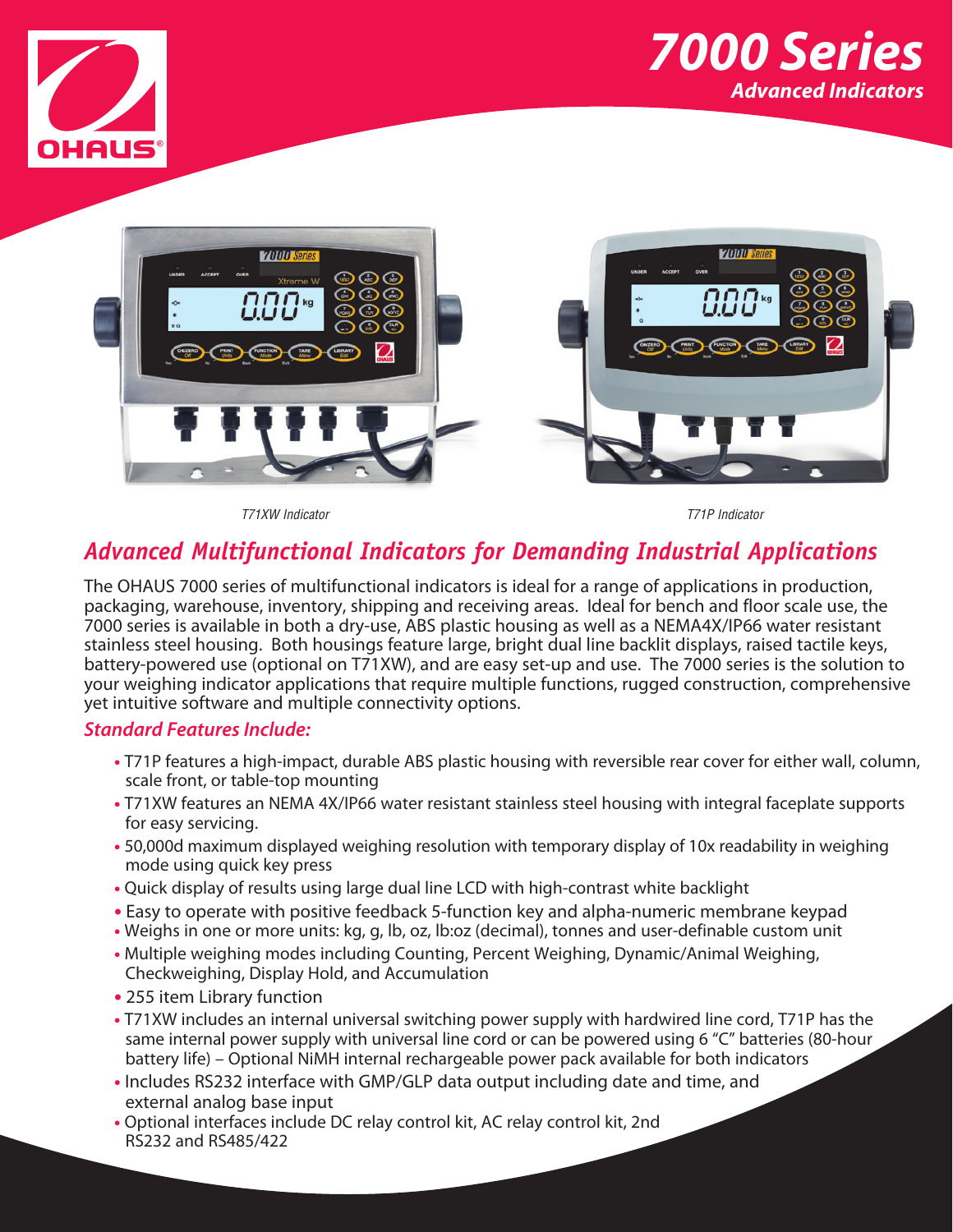# **7000 Series Indicators Offer Multiple Features and Easy Configuration:**

## **To meet different operational needs, the 7000 Series includes a suite of configurable software:**

- Counting mode for packaging and inventory control, enabling counting into a container or out of a container for bulk operations. Supports a maximum counting resolution to 1:500,000 (minimum APW equal to 0.1d), selectable autooptimization of average piece weight (APW). APW data can be displayed at any time using a quick key press.
- Percent Weighing mode for formulation and mixing applications, with display of reference weight with quick key press.
- Dynamic/Animal Weighing with selectable averaging times from 0-60 seconds.
- Checkweighing function for count and weight checking, with display of results using LCD display and red/yellow/green LEDs. Audible beeper can be configured to prompt when weight is within range, under, over, or under or over range. Target values can be displayed at any time using a quick key press.
- Display Hold mode for weighing large packages, holds last stable weight on display until cleared manually or automatically
- The 7000 Series weighs in one or more user-selectable units: kg, g, lb, oz, lb:oz (decimal), tonnes and user-definable custom unit
- Supports GMP/GLP data output with date, time user ID, project ID and scale ID. The Defender 7000 features selectable print options for data and print format
- To limit operator access to functions, the Defender 7000 offers both software lockouts for menu items as well as individual key functions.

| <b>Interface Options</b>                              | <b>OHAUS Number</b> |
|-------------------------------------------------------|---------------------|
|                                                       |                     |
| <b>Power Options</b>                                  |                     |
|                                                       |                     |
| <b>Mounting Accessories</b>                           |                     |
|                                                       |                     |
|                                                       |                     |
|                                                       |                     |
|                                                       |                     |
| Column Mount Kit. 35cm. stainless steel. T71 80500725 |                     |

#### *Mounting Accessories (continued)* **OHAUS Number**



Column Mount Kit, 68cm, stainless steel, T71 .......................80500726 *Compatible with all existing columns for Champs-CD/CW11/CD3X/CKW*

| <b>Other Accessories</b>                                   | <b>OHAUS Number</b> |
|------------------------------------------------------------|---------------------|
|                                                            |                     |
|                                                            |                     |
|                                                            |                     |
|                                                            |                     |
|                                                            |                     |
|                                                            |                     |
|                                                            |                     |
| RS232 Cable 8, Adapter, 80252042 Printer to T71YW 80252574 |                     |

| RS232 Cable & Adapter, 80252042 Printer to T71XW 80252574 |  |
|-----------------------------------------------------------|--|
|                                                           |  |
|                                                           |  |
| RS232 Cable & Adapter, 80252042 Printer to T71P80252571   |  |
|                                                           |  |
|                                                           |  |



**Options and Accessories**

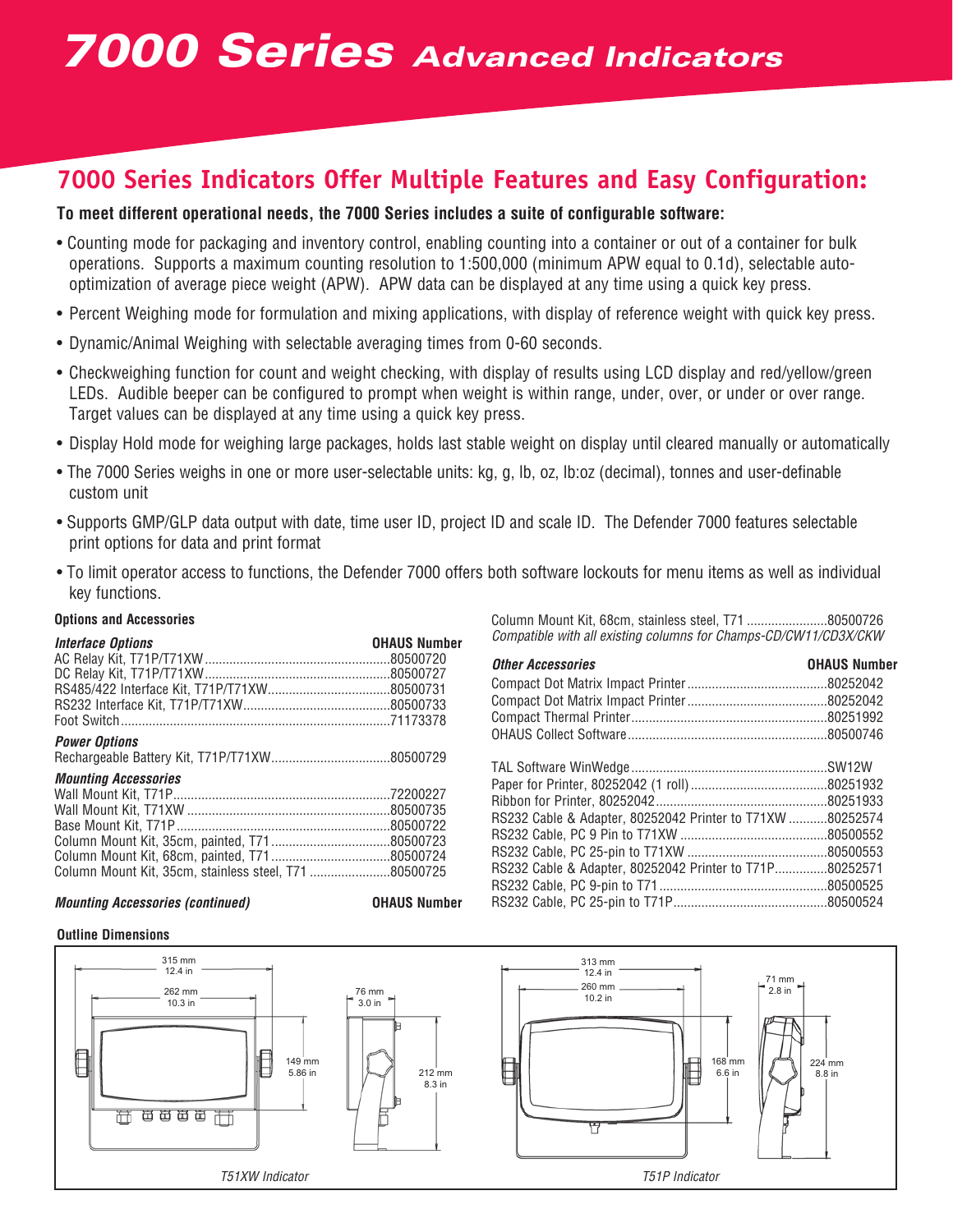# **Standard Features:**

#### *Optional NiMH Battery*

*Allows for use in environments where an electrical outlet may not be readily available*

*3-Color LED Checkweigh Indication with configurable beeper alert*

*Included Table/Wall Mount Bracket With large ergonomic adjustable knobs to maximize viewing angles*

## *Hinged Front Cover*

*Only four sealing screws secure the hous-*



*ing for ease of servicing, while still ensuring IP66* 

## *Internal Slot for Capacity Label Protects label from the effects*

*of moisture and external environments*



*seal integrity Universal Switching Power Supply Automatically adapts to different voltages from 100-240 VAC; plug anywhere, anytime*

*Stay Connected*

*Built in RS232 bi-directional interface and builtin external input, optional RS422/485, optional second RS232 and optional AC or DC relay*

## *Simple Plug-In Battery Installation*



*Use six C- alkaline batteries or the optional NiMH battery*

*3-Color LED Checkweigh Indication with configurable beeper alert*

## *Included Table/Wall Mount Bracket*

*With large ergonomic adjustable knobs to maximize viewing angles. A ratchet-type angle adjustment with metal inserts ensure that viewing* 



*angles are set securely, and lasts a long time even with frequent adjustments* 

*Universal Switching Power Supply*



*100-240 VAC with AC line cord; no need for an external AC adapter!*

# *High-Visibility Dual Line LCD Display*

*with bright white LED backlight and fast display stable weight within 2 seconds*



*Stay Connected Built in RS232 bi-directional interface and external input, optional RS485/422, optional second RS232 and optional AC or DC relay*

*Internal Slot for Capacity Label Protects label from the effects of moisture and external environments*

#### *Reversible Rear Housing*

*Cables can exit above (table or front scale mounting) or below (wall or bench scale mounting) for convenient mounting. Front scale mounting with available accessory. Internal structural ribs provide strength and minimize flexing.*



*One-Key, Multiple Mode Selection Counting, Dynamic Weighing, Display Hold, Percent Weighing and Checkweighing*



*Indoor/outdoor protection* 

*Stainless Steel 304 NEMA 4X/IP66 Enclosure*

*High-Visibility Dual Line LCD Display with bright white LED backlight. Fast display stable weight within 2 seconds*

*One-Key, Multiple Mode Selection Counting, Dynamic Weighing, Display Hold, Percent Weighing and Checkweighing*